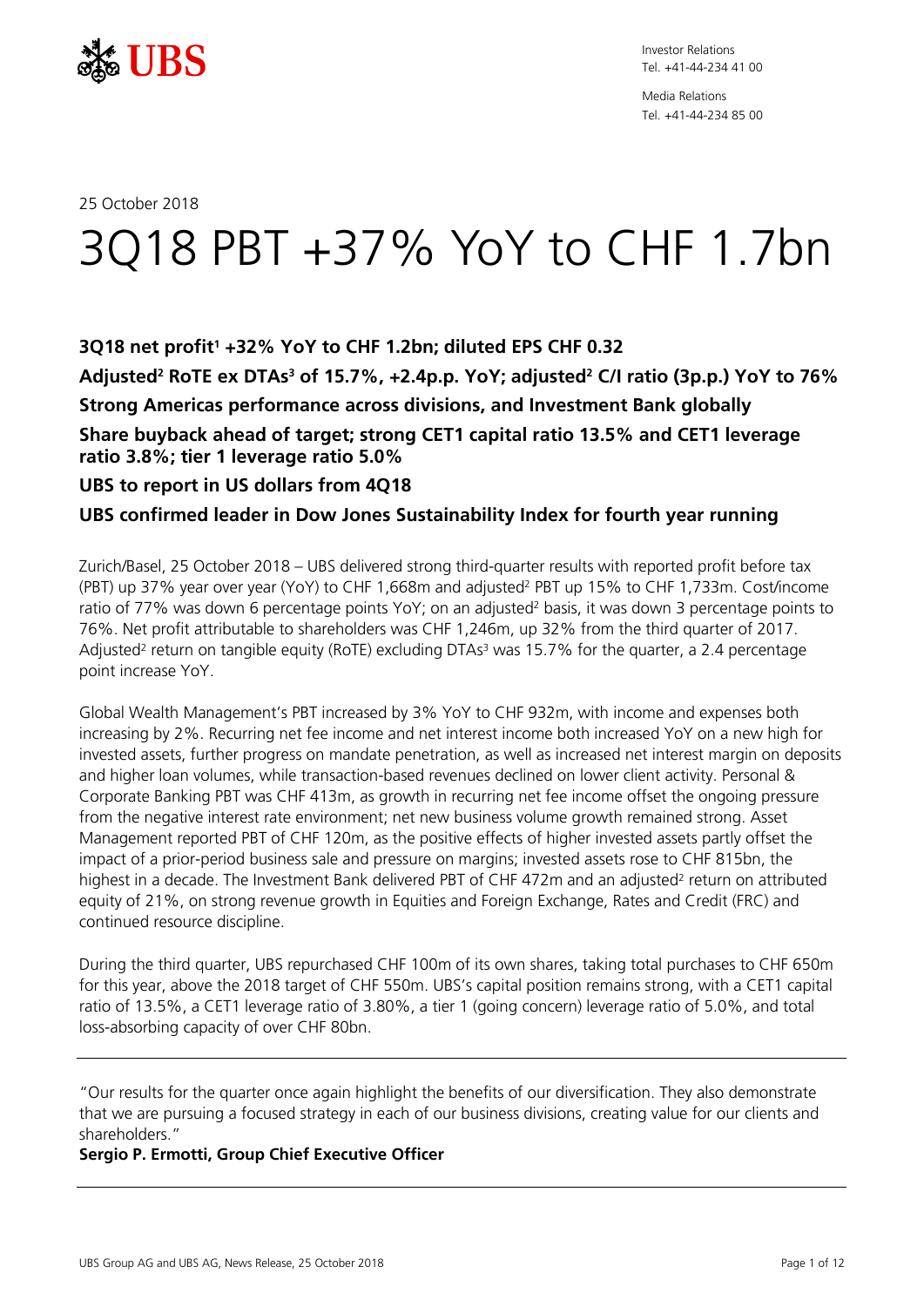

Media Relations Tel. +41-44-234 85 00

Beginning in the fourth quarter of 2018, UBS Group AG will change its presentation currency to US dollars following changes in the functional currencies of UBS Group AG (formerly CHF), UBS AG's Swiss Head Office (formerly CHF) and its London Branch operations (formerly GBP). There will be no material changes to priorperiod profit and loss or total equity attributable to UBS shareholders; future net interest income is expected to increase by around USD 0.3bn annually from 2019.

UBS expects to remeasure DTAs in the US and Switzerland in the fourth quarter of 2018, and offer new guidance on deferred tax recognition in the income statement at that point, with limited expected net impact on net profit after tax, IFRS equity, and CET1 capital.

# **Outlook**

Global economic growth prospects and monetary policy normalization continue to provide a supportive backdrop to our business, although ongoing geopolitical tensions, rising protectionism and trade disputes have further dampened investor sentiment and confidence. We expect these latter trends to continue to impact Global Wealth Management clients' transaction activity in the fourth quarter; however, moderately increased levels of volatility and volumes are generally positive for our institutional business in the Investment Bank.

Funding costs related to long-term debt and capital instruments issued to comply with regulatory funding and liquidity requirements will be higher than in the previous year, but should be broadly stable compared with the third quarter.

Our diversified business model helps us make continued progress towards achieving our strategic and financial targets.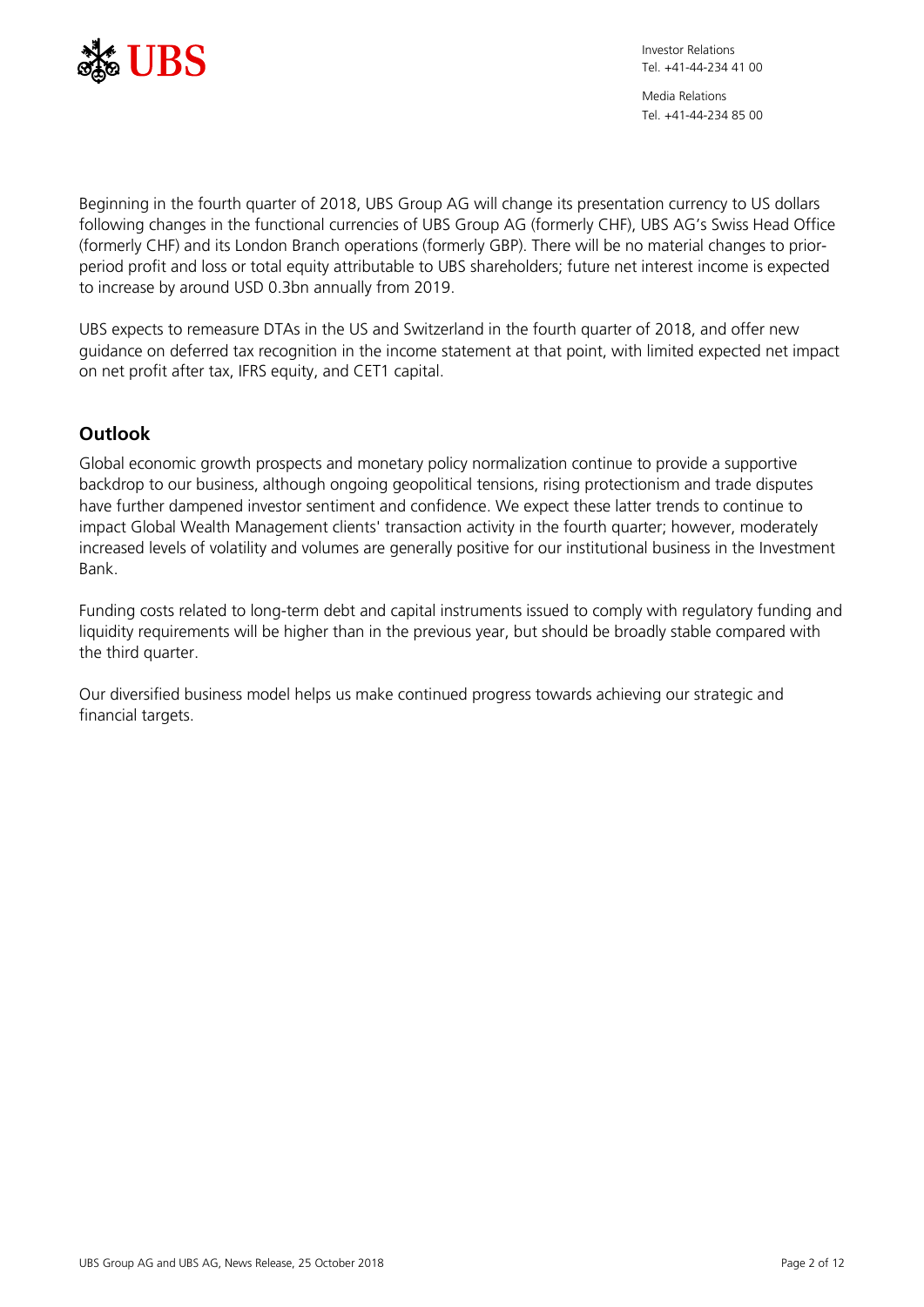

Media Relations Tel. +41-44-234 85 00

## **Third quarter 2018 performance overview**

UBS's third quarter adjusted<sup>2</sup> PBT was CHF 1,733m, and reported PBT was CHF 1,668m. Adjusting<sup>2</sup> items included CHF 120m of restructuring expenses, partly offset by CHF 55 million gains on sale of real estate and subsidiaries. The adjusted<sup>2</sup> cost/income ratio was 76%, down 3 percentage points from the same quarter last year. Net profit attributable to shareholders was CHF 1,246m, with diluted earnings per share of CHF 0.32. Annualized adjusted<sup>2</sup> return on tangible equity excluding DTAs<sup>3</sup> was 15.7%, an increase of 2.4 percentage points compared with the third quarter of 2017.

## **Global Wealth Management (GWM) adjusted2 PBT CHF 1,003m, (4%) YoY**

Recurring net fee income and net interest income both increased on a new high for invested assets, further progress on mandate penetration, as well as increased net interest margin on deposits and higher loan volumes, while transaction-based revenues declined on lower client activity in all regions. Mandate penetration increased to 33.9% of invested assets, a new high for both. Loans increased by 8%. Adjusted<sup>2</sup> operating expenses increased mainly due to investments in technology and regulatory-related expenses. The adjusted<sup>2</sup> cost/income ratio was 75%. Net new money was CHF 13.5bn for the quarter. Adjusted<sup>2</sup> net margin was 17bps.

# **Personal & Corporate Banking (P&C) adjusted2 PBT CHF 422m, (3%) YoY**

Strong business momentum and management actions offset interest rate pressure. Recurring net fee income increased by 6% YoY. Expenses increased on further investments in technology and higher regulatory-related expenses. The adjusted<sup>2</sup> cost/income ratio was 56%. Annualized net new business volume growth for Personal Banking remained strong at 4.5%.

## **Asset Management (AM) adjusted2 PBT CHF 129m, (16%) YoY**

Net management fees remained broadly unchanged when normalized for a business sale in October 2017, and despite continued pressure on margins. Performance fees were lower, reflecting declines in Hedge Fund Businesses and Equities. Adjusted<sup>2</sup> operating expenses decreased on lower personnel expenses, driven by management actions. The adjusted<sup>2</sup> cost/income ratio was 71%. Invested assets reached CHF 815bn, the highest in a decade, and net new money excluding money market flows was marginally positive.

## **Investment Bank (IB) adjusted2 PBT CHF 507m, +44% YoY**

ICS revenues increased by 19%, with growth in all regions and in all Equities and FRC product lines. Corporate Client Solutions revenues were CHF 644m, down 11% from a strong third quarter of 2017, with Advisory revenues up 42% on a lower global fee pool, more than offset by lower Equity Capital Markets revenues. Operating expenses decreased slightly. The adjusted<sup>2</sup> cost/income ratio improved to 74%. Adjusted<sup>2</sup> return on attributed equity was 21%.

**Corporate Center** adjusted2 loss before tax was CHF 327m. **Corporate Center – Services** recorded an adjusted<sup>2</sup> loss before tax of CHF 177m. **Group Asset and Liability Management** adjusted<sup>2</sup> loss before tax was CHF 126m. **Non-core and Legacy Portfolio** posted an adjusted<sup>2</sup> loss before tax of CHF 25m.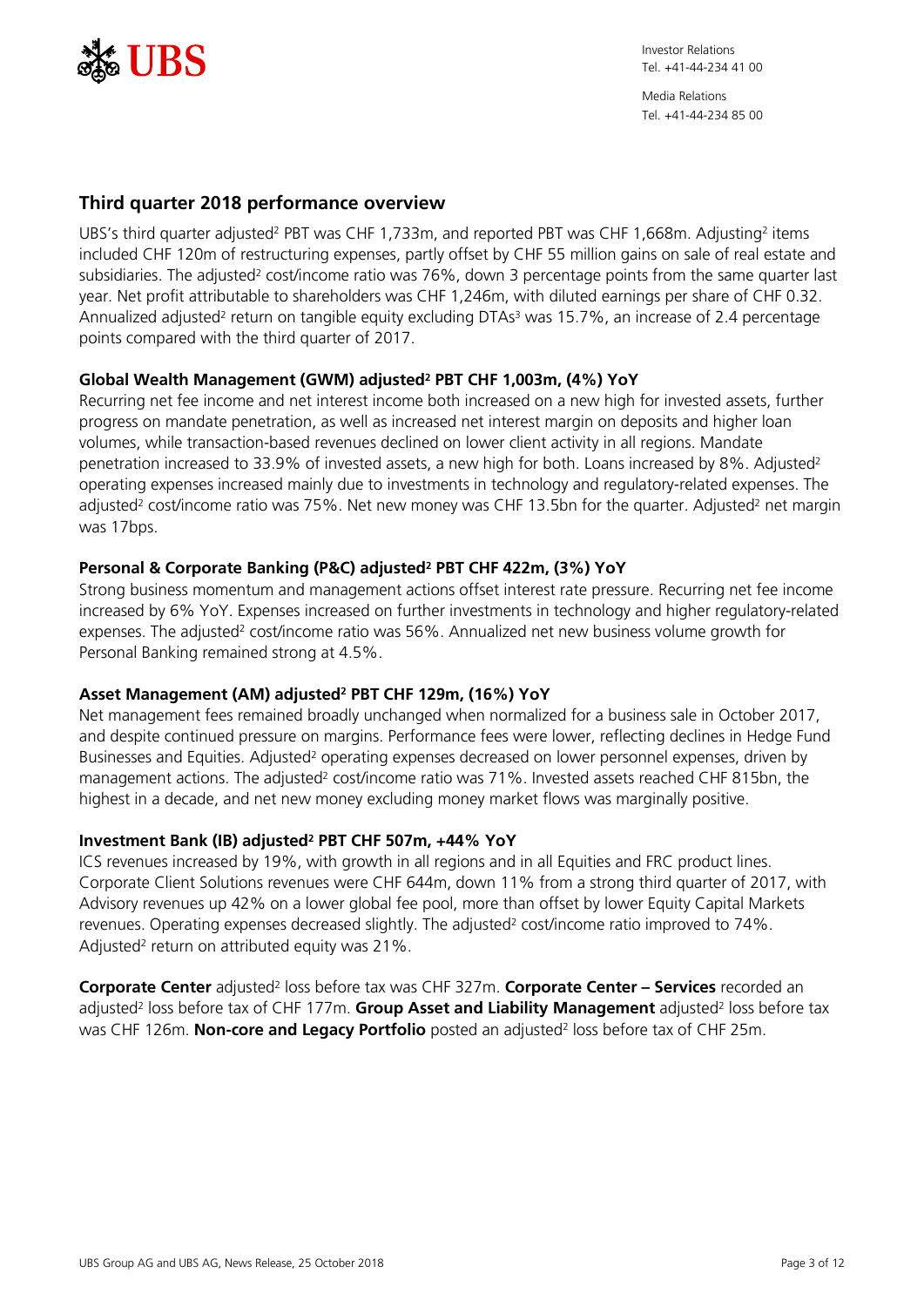

Media Relations Tel. +41-44-234 85 00

## **Commitment to sustainable performance**

UBS is committed to creating long-term positive value for its clients, employees, investors and society. This is illustrated by the ongoing recognition UBS receives for its activities and capabilities related to sustainable investing, philanthropy, environmental and human rights policies governing client and supplier relationships, the firm's environmental footprint and community investment.

Learn about UBS's priorities to drive change that matters at ubs.com/insociety.

## **Confirmed leader in sustainability**

For the fourth year running, UBS was named the best performer in the Diversified Financial Services and Capital Markets Industry of the Dow Jones Sustainability Index, the most widely recognized corporate sustainability rating. Also, UBS's Environmental, Social and Governance (ESG) rating was raised to AA from A by investment-research firm MSCI ESG Research, another indicator of the firm's strong progress in the area of sustainability.

In the latest PRI ratings, Asset Management received the top score in the Strategy and Governance module, moving up from an A to an A+, outranking the peer median. The PRI sets a responsible investing benchmark for asset managers and asset owners within the industry and provides a year-on-year comparative analysis. Signatories report on their responsible investment activities for those asset classes in which more than 10% of their assets are invested.

## **Sustainable and impact investing**

In August, UBS joined the Climate Bonds Initiative (CBI) Partners Program. UBS's partnership with the CBI will further develop its data capabilities and market-building efforts within green finance and sustainable fixed income and will add diversity and expertise to CBI's Partners Network. CBI is an international organization working solely to mobilize the largest capital market of all, the USD 100trn bond market, for climate change solutions.

The UBS Global Gender Equality ETF launched earlier this year by Global Wealth Management and Asset Management has now surpassed the USD 100m milestone, reflecting the growing importance of sustainability goals such as gender equality for clients. The ETF invests in companies in the Solactive Equileap Global Gender Equality 100 Leaders Index, an equity index of 100 leading global companies with a strong record in gender diversity and sustainability. UBS channels 5% of the ETF's management fees into philanthropic projects supporting this topic, via the UBS Optimus Foundation.

Information in this news release is presented for UBS Group AG on a consolidated basis unless otherwise specified. Financial information for UBS AG (consolidated) does not differ materially from UBS Group AG (consolidated) and a comparison between UBS Group AG (consolidated) and UBS AG (consolidated) is provided at the end of this news release.

<sup>1</sup> Net profit attributable to shareholders.

<sup>2</sup> Adjusted results are non-GAAP financial measures as defined by SEC regulations. Refer to the "Performance by business division and Corporate Center unit – reported and adjusted" table in this news release.

<sup>3</sup> Adjusted return on tangible equity excluding deferred tax expense/benefit and DTAs; calculated as adjusted net profit/loss attributable to shareholders excluding amortization and impairment of goodwill and intangible assets and deferred tax expense/benefit (annualized as applicable), divided by average tangible equity attributable to shareholders excluding any DTAs that do not qualify as CET1 capital.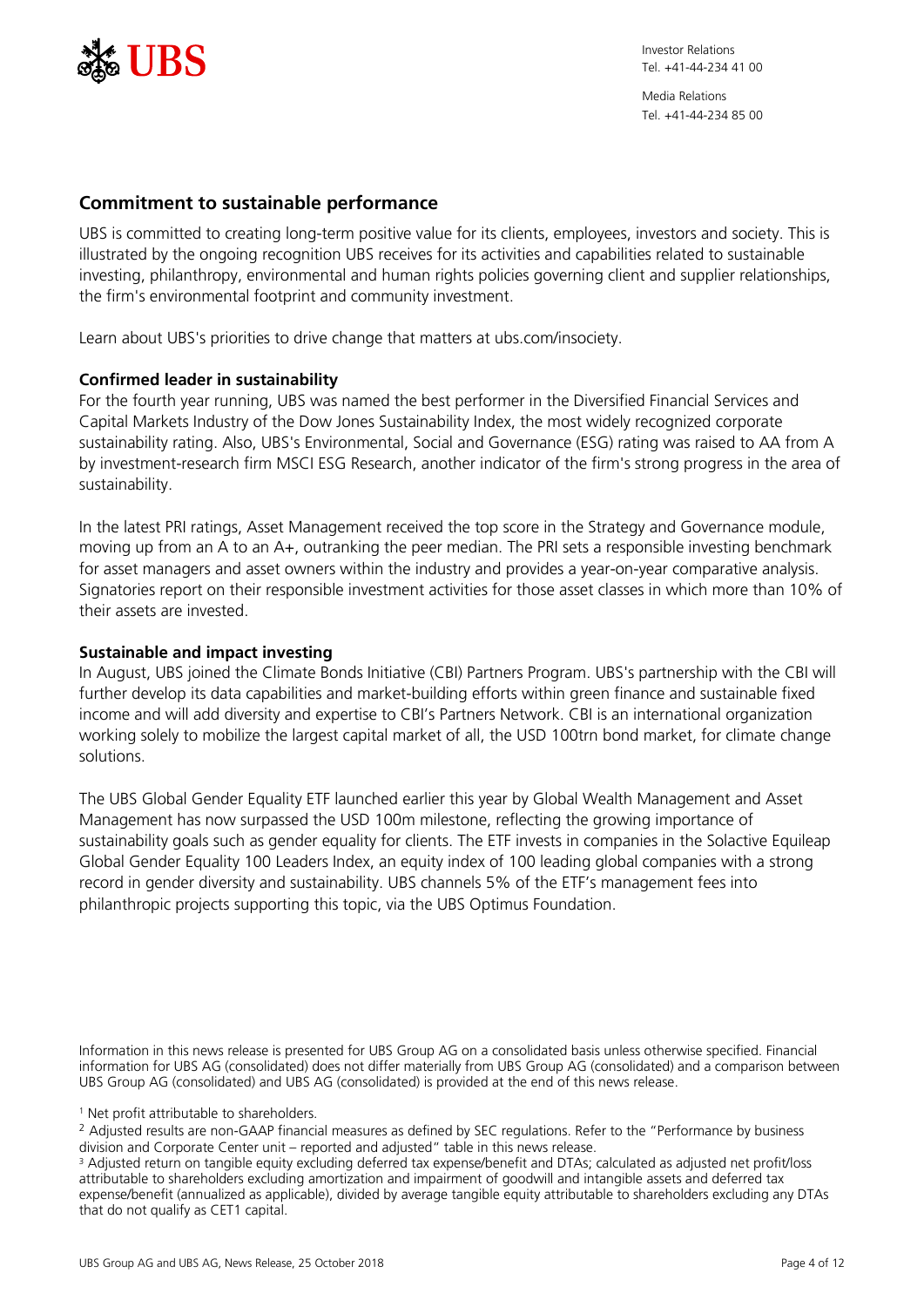

Media Relations Tel. +41-44-234 85 00

#### **Performance by business division and Corporate Center unit – reported and adjusted1,2**

|                                                                                    | For the quarter ended 30.9.18 |                                    |                          |                    |                               |                               |                                                |            |
|------------------------------------------------------------------------------------|-------------------------------|------------------------------------|--------------------------|--------------------|-------------------------------|-------------------------------|------------------------------------------------|------------|
| CHF million                                                                        | Global Wealth<br>Management   | Personal &<br>Corporate<br>Banking | Asset<br>Manage-<br>ment | Investment<br>Bank | cc –<br>Services <sup>3</sup> | $cc -$<br>Group<br><b>ALM</b> | $CC - Non-$<br>core and<br>Legacy<br>Portfolio | <b>UBS</b> |
| Operating income as reported                                                       | 4.043                         | 967                                | 449                      | 1.927              | (39)                          | (107)                         | 40                                             | 7.279      |
| of which: gains on sale of real estate                                             |                               |                                    |                          |                    | 30                            |                               |                                                | 30         |
| of which: gains on sale of subsidiaries and businesses                             |                               |                                    |                          |                    | 25                            |                               |                                                | 25         |
| Operating income (adjusted)                                                        | 4,043                         | 967                                | 449                      | 1,927              | (94)                          | (107)                         | 40                                             | 7,224      |
| Operating expenses as reported                                                     | 3.111                         | 554                                | 329                      | 1.455              | 78                            | 20                            | 64                                             | 5,611      |
| of which: personnel-related restructuring expenses <sup>4</sup>                    |                               |                                    |                          |                    | 43                            |                               |                                                | 58         |
| of which: non-personnel-related restructuring expenses <sup>4</sup>                |                               |                                    |                          |                    | 58                            |                               |                                                | 6          |
| of which: restructuring expenses allocated from CC - Services <sup>4</sup>         | 60                            | 8                                  | b                        | 31                 | (105)                         |                               | (1)                                            |            |
| Operating expenses (adjusted)                                                      | 3.040                         | 545                                | 321                      | 1.420              | 82                            | 19                            | 65                                             | 5.491      |
| of which: net expenses for litigation, regulatory and similar matters <sup>5</sup> | 28                            |                                    | 0                        | (57)               | 30                            |                               | 3                                              |            |
| Operating profit / (loss) before tax as reported                                   | 932                           | 413                                | 120                      | 472                | (118)                         | (127)                         | (24)                                           | 1,668      |
| Operating profit / (loss) before tax (adjusted)                                    | 1.003                         | 422                                | 129                      | 507                | (177)                         | (126)                         | (25)                                           | 1,733      |

|                                                                                    | For the quarter ended 30.9.17 |            |         |            |                       |            |                         |            |
|------------------------------------------------------------------------------------|-------------------------------|------------|---------|------------|-----------------------|------------|-------------------------|------------|
|                                                                                    |                               | Personal & | Asset   |            |                       | $CC-$      | $CC - Non-$<br>core and |            |
|                                                                                    | Global Wealth                 | Corporate  | Manage- | Investment | $CC-$                 | Group      | Legacy                  |            |
| CHF million                                                                        | Management                    | Banking    | ment    | Bank       | Services <sup>3</sup> | <b>ALM</b> | Portfolio               | <b>UBS</b> |
| Operating income as reported                                                       | 3,967                         | 971        | 494     | 1,800      | (70)                  | (49)       | 32                      | 7,145      |
| Operating income (adjusted)                                                        | 3,967                         | 971        | 494     | 1,800      | (70)                  | (49)       | 32                      | 7,145      |
| Operating expenses as reported                                                     | 3.065                         | 559        | 366     | 1.531      | 331                   | 18         | 54                      | 5,924      |
| of which: personnel-related restructuring expenses4                                | 13                            |            | b       | 4          | 115                   |            |                         | 140        |
| of which: non-personnel-related restructuring expenses <sup>4</sup>                | 22                            |            | 5       | 6          | 111                   |            |                         | 145        |
| of which: restructuring expenses allocated from CC - Services <sup>4</sup>         | 104                           | 24         | 15      | 73         | (218)                 |            |                         |            |
| Operating expenses (adjusted)                                                      | 2.926                         | 534        | 340     | 1.448      | 322                   | 17         | 53                      | 5,639      |
| of which: net expenses for litigation, regulatory and similar matters <sup>5</sup> | 26                            | U          | (5)     | (46)       | 247                   | U          | (25)                    | 197        |
| Operating profit / (loss) before tax as reported                                   | 902                           | 411        | 127     | 269        | (401)                 | (67)       | (22)                    | 1,221      |
| Operating profit / (loss) before tax (adjusted)                                    | 1.041                         | 436        | 153     | 352        | (392)                 | (66)       | (21)                    | 1,506      |

1 Adjusted results are non-GAAP financial measures as defined by SEC regulations. 2 Comparative figures in this table may differ from those originally published in quarterly and annual reports due to adjustments following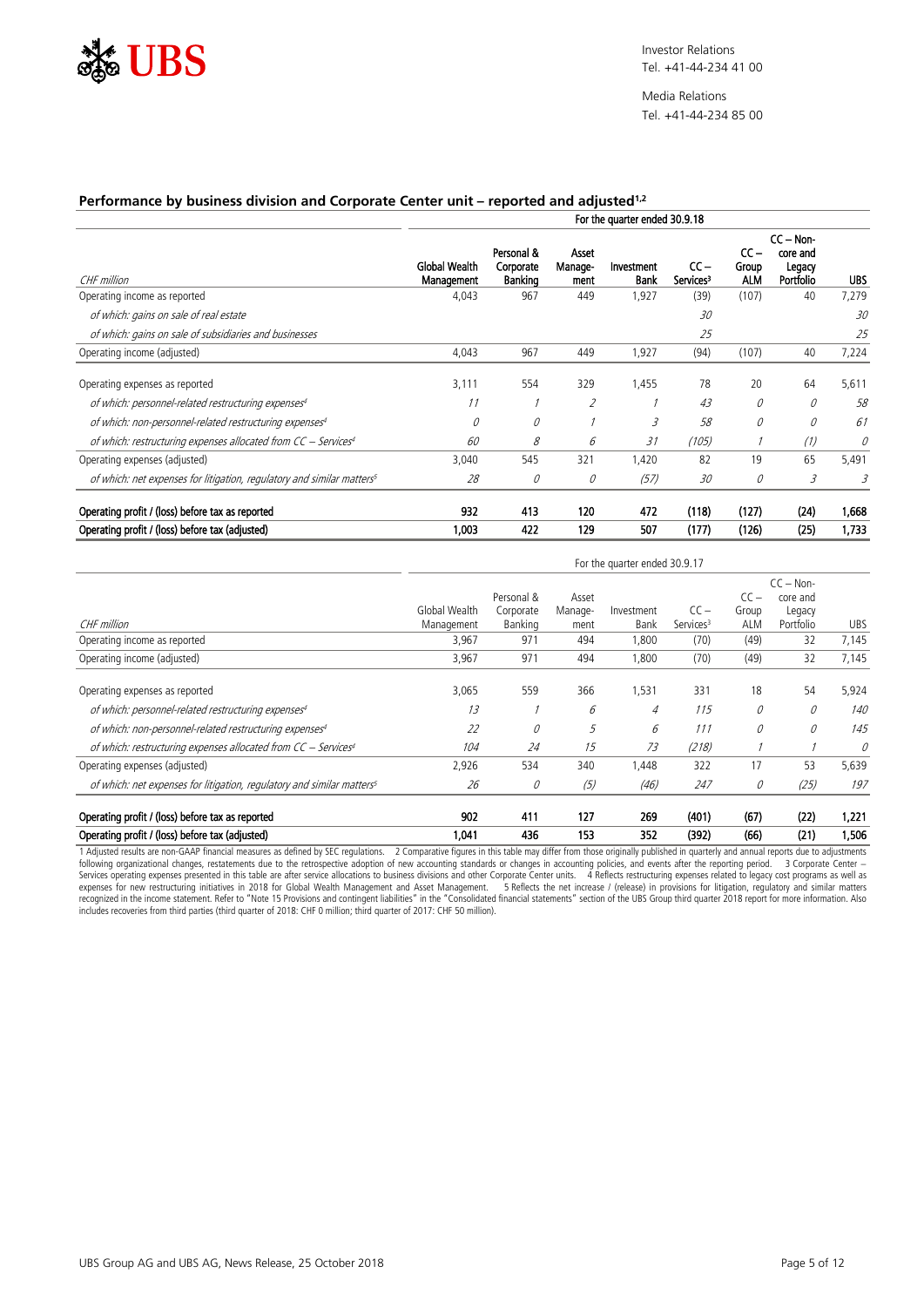

Media Relations Tel. +41-44-234 85 00

Year-to-date 30.9.17

#### **Performance by business division and Corporate Center unit – reported and adjusted1,2**

| Year-to-date 30.9.18        |                                    |                          |                    |                                 |                               |                                 |             |
|-----------------------------|------------------------------------|--------------------------|--------------------|---------------------------------|-------------------------------|---------------------------------|-------------|
| Global Wealth<br>Management | Personal &<br>Corporate<br>Banking | Asset<br>Manage-<br>ment | Investment<br>Bank | $CC -$<br>Services <sup>3</sup> | $cc -$<br>Group<br><b>ALM</b> | core and<br>Legacy<br>Portfolio | <b>UBS</b>  |
| 12.395                      | 2.847                              | 1.348                    | 6.405              | (155)                           | (496)                         | 187                             | 22,531      |
|                             |                                    |                          |                    | 30                              |                               |                                 | 30          |
|                             |                                    |                          |                    | 25                              |                               |                                 | 25          |
|                             |                                    |                          |                    |                                 | (15)                          |                                 | (15)        |
| 12,395                      | 2,847                              | 1.348                    | 6.405              | (210)                           | (480)                         | 187                             | 22,492      |
| 9,298                       | 1.647                              | 1.021                    | 4.775              | 170                             | 59                            | 241                             | 17.212      |
| 17                          | я                                  | 18                       | 14                 | 133                             |                               |                                 | 186         |
| 15                          |                                    |                          |                    | 147                             |                               | л                               | 176         |
| 145                         | 25                                 | 20                       | 94                 | (288)                           |                               |                                 |             |
| 161,                        | (35)                               | (10)                     | (5)                | (114)                           |                               |                                 | (225)       |
| 9,183                       | 1.654                              | 985                      | 4.664              | 292                             | 57                            | 240                             | 17,074      |
| 110                         | (1)                                | 0                        | (57)               | 6                               | 0                             | 64                              | 123         |
| 3,097                       | 1,200                              | 327                      | 1,630              | (325)                           | (555)                         | (54)                            | 5,320       |
| 3.213                       | 1.193                              | 363                      | 1.741              | (502)                           | (537)                         | (53)                            | 5,417       |
|                             |                                    |                          |                    |                                 |                               |                                 | $CC - Non-$ |

|                                                                                    |               | Personal & | Asset            |            |                       | $CC -$     | $CC - Non-$<br>core and |            |
|------------------------------------------------------------------------------------|---------------|------------|------------------|------------|-----------------------|------------|-------------------------|------------|
|                                                                                    | Global Wealth | Corporate  | Manage-          | Investment | $CC -$                | Group      | Legacy                  |            |
| CHF million                                                                        | Management    | Banking    | ment             | Bank       | Services <sup>3</sup> | <b>ALM</b> | Portfolio               | <b>UBS</b> |
| Operating income as reported                                                       | 11.905        | 2,864      | 1,422            | 5,924      | (107)                 | (79)       | 16                      | 21,946     |
| of which: gains on sale of financial assets at fair value through OCIB             |               |            |                  | 107        |                       |            |                         |            |
| of which: net foreign currency translation losses <sup>4</sup>                     |               |            |                  |            |                       | (22)       |                         | (22)       |
| Operating income (adjusted)                                                        | 11.905        | 2.864      | 1.422            | 5,817      | (107)                 | (57)       | 16                      | 21,861     |
| Operating expenses as reported                                                     | 9,184         | 1.678      | 1.082            | 4,724      | 652                   | 29         | 183                     | 17,534     |
| of which: personnel-related restructuring expenses <sup>5</sup>                    | 28            | ĥ          |                  | 26         | 301                   |            |                         | 373        |
| of which: non-personnel-related restructuring expenses <sup>5</sup>                | 49            |            | 16               | 12         | 337                   |            |                         | 413        |
| of which: restructuring expenses allocated from CC - Services <sup>5</sup>         | 306           | 62         | 43               | 197        | (615)                 |            | 6                       |            |
| Operating expenses (adjusted)                                                      | 8.801         | 1.611      | 1.012            | 4.488      | 629                   | 26         | 177                     | 16.747     |
| of which: net expenses for litigation, regulatory and similar matters <sup>7</sup> | 104           |            | $\left(4\right)$ | (45)       | 243                   | Ũ          | (58)                    | 239        |
| Operating profit / (loss) before tax as reported                                   | 2.721         | 1.185      | 340              | 1.200      | (759)                 | (108)      | (167)                   | 4,412      |
| Operating profit / (loss) before tax (adjusted)                                    | 3,104         | 1.252      | 410              | 1,329      | (736)                 | (83)       | (161)                   | 5,114      |

1 Adjusted results are non-GAAP financial measures as defined by SEC regulations. 2 Comparative figures in this table may differ from those originally published in quarterly and annual reports due to adjustments following organizational changes, restatements due to the retrospective adoption of new accounting standards or changes in accounting policies, and events after the reporting period. 3 Corporate Center —<br>Services operating available for sale under IAS 39 to measured at fair value through OCI under IFRS 9. Refer to "Note 1 Basis of accounting" and "Note 19 Transition to IFRS 9 as of 1 January 2018" in the "Consolidated financial statements" section of the UBS Group third quarter 2018 report for more information.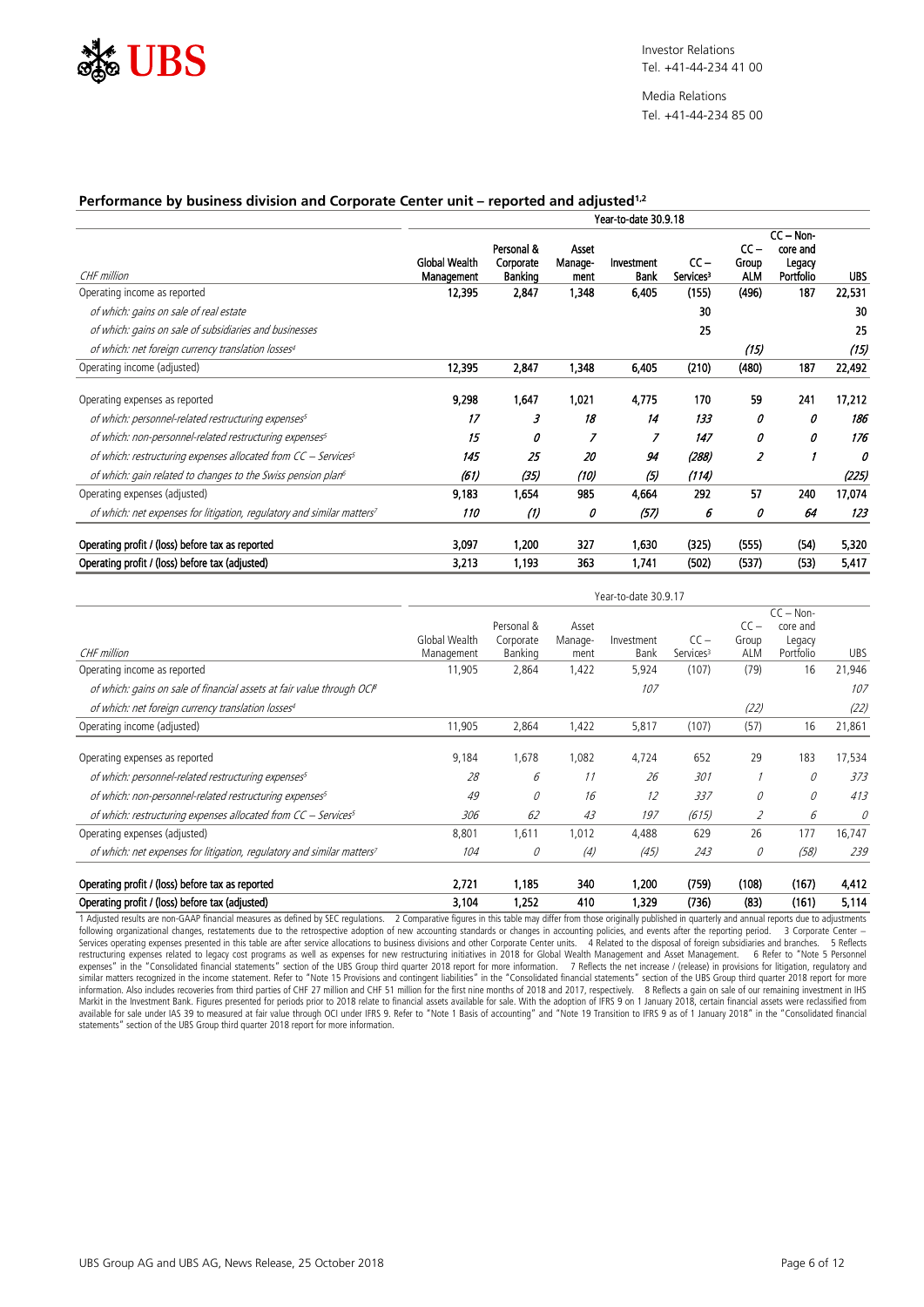

Media Relations Tel. +41-44-234 85 00

#### **Our key figures**

|                                                                                                         |         | As of or for the quarter ended |          | As of or year-to-date |         |         |
|---------------------------------------------------------------------------------------------------------|---------|--------------------------------|----------|-----------------------|---------|---------|
| CHF million, except where indicated                                                                     | 30.9.18 | 30.6.18                        | 31.12.17 | 30.9.17               | 30.9.18 | 30.9.17 |
| <b>Group results</b>                                                                                    |         |                                |          |                       |         |         |
| Operating income                                                                                        | 7,279   | 7,554                          | 7,122    | 7,145                 | 22,531  | 21,946  |
| Operating expenses                                                                                      | 5,611   | 5,875                          | 6,266    | 5,924                 | 17,212  | 17,534  |
| Operating profit / (loss) before tax                                                                    | 1.668   | 1,679                          | 855      | 1.221                 | 5,320   | 4,412   |
| Net profit / (loss) attributable to shareholders                                                        | 1,246   | 1,284                          | (2, 336) | 946                   | 4,044   | 3,389   |
| Diluted earnings per share (CHF) <sup>1</sup>                                                           | 0.32    | 0.33                           | (0.63)   | 0.25                  | 1.05    | 0.88    |
| Key performance indicators <sup>2</sup>                                                                 |         |                                |          |                       |         |         |
| Profitability and growth                                                                                |         |                                |          |                       |         |         |
| Return on tangible equity (%)                                                                           | 11.3    | 11.6                           | (20.2)   | 8.3                   | 12.2    | 9.8     |
| Adjusted return on tangible equity excluding deferred tax expense / benefit and deferred tax assets (%) | 15.7    | 16.7                           | 8.6      | 13.3                  | 16.7    | 15.5    |
| Cost / income ratio (%)                                                                                 | 77.0    | 77.5                           | 86.9     | 83.0                  | 76.2    | 79.8    |
| Adjusted cost / income ratio (%) <sup>3</sup>                                                           | 75.9    | 75.8                           | 83.4     | 79.0                  | 75.7    | 76.5    |
| Net profit growth (%)                                                                                   | 31.7    | 9.3                            |          | 14.4                  | 19.3    | 32.0    |
| <b>Resources</b>                                                                                        |         |                                |          |                       |         |         |
| Common equity tier 1 capital ratio (%) <sup>4</sup>                                                     | 13.5    | 13.4                           | 13.8     | 13.7                  | 13.5    | 13.7    |
| Common equity tier 1 leverage ratio (%) <sup>4</sup>                                                    | 3.80    | 3.75                           | 3.69     | 3.69                  | 3.80    | 3.69    |
| Going concern leverage ratio (%) <sup>4</sup>                                                           | 5.0     | 5.0                            | 4.7      | 4.7                   | 5.0     | 4.7     |
| <b>Additional information</b>                                                                           |         |                                |          |                       |         |         |
| Profitability                                                                                           |         |                                |          |                       |         |         |
| Return on equity (%)                                                                                    | 9.8     | 10.1                           | (17.8)   | 7.2                   | 10.6    | .8.5    |
| Return on risk-weighted assets, gross (%) <sup>5</sup>                                                  | 11.6    | 12.0                           | 12.1     | $\frac{1}{12.0}$      | 12.0    | 12.8    |
| Return on leverage ratio denominator, gross (%) <sup>5</sup>                                            | 3.2     | 3.4                            | 3.3      | 3.3                   | 3.4     | 3.4     |
| <b>Resources</b>                                                                                        |         |                                |          |                       |         |         |
| Total assets                                                                                            | 932.471 | 944,482                        | 915,642  | 913,599               | 932,471 | 913,599 |
| Equity attributable to shareholders                                                                     | 51,122  | 50,774                         | 51,214   | 53,493                | 51,122  | 53,493  |
| Common equity tier 1 capital <sup>4</sup>                                                               | 34.167  | 33,817                         | 32,671   | 32.621                | 34,167  | 32,621  |
| Risk-weighted assets <sup>4</sup>                                                                       | 252,247 | 252,373                        | 237,494  | 237,963               | 252,247 | 237,963 |
| Going concern capital ratio (%) <sup>4</sup>                                                            | 17.9    | 17.8                           | 17.6     | 17.4                  | 17.9    | 17.4    |
| Total loss-absorbing capacity ratio (%) <sup>4</sup>                                                    | 31.8    | 32.3                           | 33.0     | 32.9                  | 31.8    | 32.9    |
| Leverage ratio denominator <sup>4</sup>                                                                 | 898,000 | 902,408                        | 886,116  | 884,834               | 898,000 | 884,834 |
| Total loss-absorbing capacity leverage ratio (%) <sup>4</sup>                                           | 8.9     | 9.0                            | 8.8      | 8.9                   | 8.9     | 8.9     |
| Liquidity coverage ratio (%) <sup>6</sup>                                                               | 135     | 144                            | 143      | 142                   | 135     | 142     |
| Other                                                                                                   |         |                                |          |                       |         |         |
| Invested assets (CHF billion)7                                                                          | 3,267   | 3,242                          | 3,179    | 3,054                 | 3,267   | 3,054   |
| Personnel (full-time equivalents)                                                                       | 65,556  | 63,684                         | 61,253   | 60,796                | 65,556  | 60,796  |
| Market capitalization <sup>8</sup>                                                                      | 59,754  | 59,072                         | 69,125   | 63,757                | 59,754  | 63,757  |
| Total book value per share (CHF) <sup>8</sup>                                                           | 13.72   | 13.62                          | 13.76    | 14.39                 | 13.72   | 14.39   |
| Tangible book value per share (CHF) <sup>8</sup>                                                        | 12.02   | 11.90                          | 12.04    | 12.67                 | 12.02   | 12.67   |

1 Refer to "Note 8 Earnings per share (EPS) and shares outstanding" in the "Consolidated financial statements" section of the UBS Group third quarter 2018 report for more information. 2 Refer to the "Measurement of perform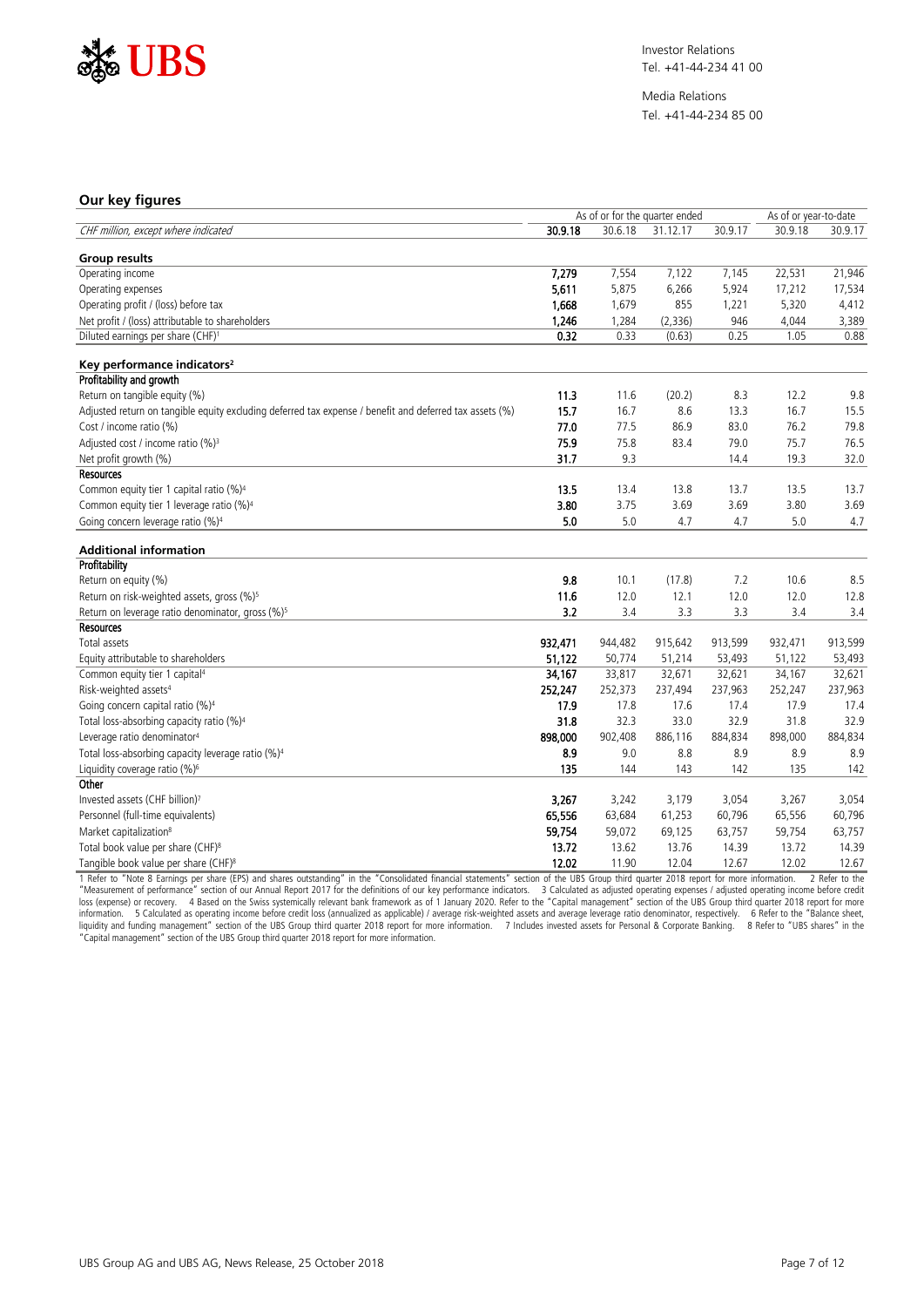

Media Relations Tel. +41-44-234 85 00

#### **Income statement**

|                                                                                                        |         | For the quarter ended |                | % change from |                | Year-to-date |          |
|--------------------------------------------------------------------------------------------------------|---------|-----------------------|----------------|---------------|----------------|--------------|----------|
| CHF million                                                                                            | 30.9.18 | 30.6.18               | 30.9.17        | 2018          | 3017           | 30.9.18      | 30.9.17  |
| Net interest income                                                                                    | 1.670   | 985                   | 1.743          | 70            | (4)            | 4.399        | 4,855    |
| Other net income from fair value changes on financial instruments                                      | 1,143   | 2,187                 | 1,089          | (48)          | 5              | 4,797        | 3,985    |
| Credit loss (expense) / recovery                                                                       | (9)     | (28)                  |                | (67)          |                | (63)         | (39)     |
| Fee and commission income                                                                              | 4.779   | 4.793                 | 4.686          | $\Omega$      | $\overline{2}$ | 14,454       | 14,219   |
| Fee and commission expense                                                                             | (401)   | (417)                 | (442)          | (4)           | (9)            | (1, 227)     | (1, 327) |
| Net fee and commission income                                                                          | 4,378   | 4,377                 | 4.244          | $\Omega$      | 3              | 13,228       | 12,892   |
| Other income                                                                                           | 97      | 34                    | 62             | 189           | 56             | 171          | 252      |
| Total operating income                                                                                 | 7,279   | 7,554                 | 7,145          | (4)           | $\overline{2}$ | 22,531       | 21,946   |
| of which: net interest income and other net income from fair value changes on<br>financial instruments | 2,814   | 3,172                 | 2,832          | (11)          | (1)            | 9,196        | 8.840    |
| Personnel expenses                                                                                     | 3,858   | 4.059                 | 3.893          | (5)           | (1)            | 11.931       | 11,967   |
| General and administrative expenses                                                                    | 1,433   | 1.516                 | 1.760          | (5)           | (19)           | 4,374        | 4,754    |
| Depreciation and impairment of property, equipment and software                                        | 304     | 284                   | 256            |               | 19             | 860          | 761      |
| Amortization and impairment of intangible assets                                                       | 15      | 16                    | 16             | (6)           | (4)            | 47           | 53       |
| Total operating expenses                                                                               | 5,611   | 5,875                 | 5,924          | (4)           | (5)            | 17,212       | 17,534   |
| Operating profit / (loss) before tax                                                                   | 1.668   | 1.679                 | 1.221          | (1)           | 37             | 5,320        | 4,412    |
| Tax expense / (benefit)                                                                                | 419     | 394                   | 272            | 6             | 54             | 1,270        | 974      |
| Net profit / (loss)                                                                                    | 1.249   | 1,285                 | 948            | (3)           | 32             | 4,050        | 3,438    |
| Net profit / (loss) attributable to non-controlling interests                                          | ર       |                       | $\overline{2}$ | 131           | 67             | 6            | 49       |
| Net profit / (loss) attributable to shareholders                                                       | 1,246   | 1,284                 | 946            | (3)           | 32             | 4,044        | 3,389    |
| <b>Comprehensive income</b>                                                                            |         |                       |                |               |                |              |          |
| Total comprehensive income                                                                             | 276     | 2,342                 | 1,574          | (88)          | (82)           | 3,314        | 2,343    |
| Total comprehensive income attributable to non-controlling interests                                   | ٩       | (1)                   | 31             |               | (90)           | 4            | 92       |
| Total comprehensive income attributable to shareholders                                                | 273     | 2,343                 | 1,543          | (88)          | (82)           | 3,311        | 2,251    |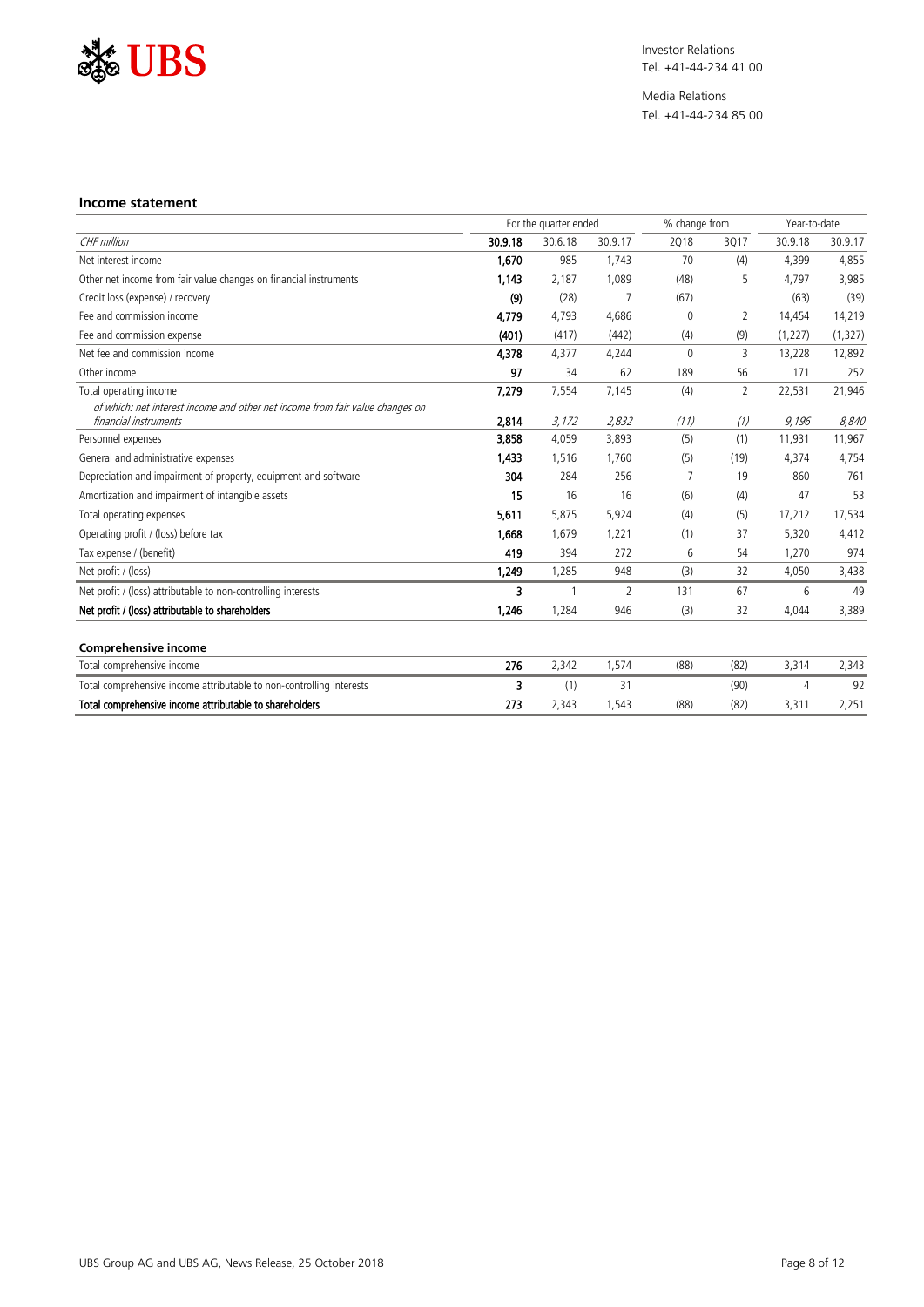

Media Relations Tel. +41-44-234 85 00

#### **Comparison UBS Group AG consolidated versus UBS AG consolidated**

|                                                                             | As of or for the quarter ended 30.9.18 |                           |                            |                     | As of or for the quarter ended 30.6.18   |                      | As of or for the quarter ended 31.12.17 |                                          |                           |
|-----------------------------------------------------------------------------|----------------------------------------|---------------------------|----------------------------|---------------------|------------------------------------------|----------------------|-----------------------------------------|------------------------------------------|---------------------------|
|                                                                             | <b>UBS Group AG</b>                    |                           | <b>UBS AG</b> Difference   | <b>UBS Group AG</b> |                                          | UBS AG Difference    | <b>UBS Group AG</b>                     |                                          | <b>UBS AG Difference</b>  |
| CHF million, except where indicated                                         | (consolidated)                         | (consolidated) (absolute) |                            |                     | (consolidated) (consolidated) (absolute) |                      |                                         | (consolidated) (consolidated) (absolute) |                           |
| Income statement                                                            |                                        |                           |                            |                     |                                          |                      |                                         |                                          |                           |
| Operating income                                                            | 7,279                                  | 7,375                     | (96)                       | 7,554               | 7,641                                    | (88)                 | 7,122                                   | 7,242                                    | (120)                     |
| Operating expenses                                                          | 5,611                                  | 5,843                     | (231)                      | 5,875               | 6,089                                    | (213)                | 6,266                                   | 6,487                                    | (221)                     |
| Operating profit / (loss) before tax                                        | 1,668                                  | 1,532                     | 136                        | 1,679               | 1,553                                    | 126                  | 855                                     | 755                                      | 100                       |
| of which: Global Wealth Management                                          | 932                                    | 923                       | 9                          | 1,037               | 1,027                                    | 9                    | 782                                     | 778                                      | $\sqrt{4}$                |
| of which: Personal & Corporate Banking                                      | 413                                    | 414                       | $\overline{(\mathcal{V})}$ | 368                 | 368                                      | $\mathcal O$         | 392                                     | 393                                      | $\frac{1}{2}$             |
| of which: Asset Management                                                  | 120                                    | 120                       | 0                          | 101                 | 101                                      | 0                    | 238                                     | 238                                      | 0                         |
| of which: Investment Bank                                                   | 472                                    | 462                       | <br>11                     | 569                 | 549                                      | 20                   | 49                                      | 50                                       | $\overline{(\mathbf{v})}$ |
| of which: Corporate Center                                                  | (269)                                  | (385)                     | 116                        | (396)               | (492)                                    | 96                   | (605)                                   | (704)                                    | 99                        |
| of which: Services                                                          | (118)                                  | (215)                     | 97                         | (172)               | (260)                                    | 88                   | (155)                                   | (252)                                    | 97                        |
| of which: Group ALM                                                         | (127)                                  | (146)                     | $20\,$                     | (206)               | (214)                                    | $\mathcal S$         | (214)                                   | (217)                                    | 3                         |
| of which: Non-core and Legacy Portfolio                                     | (24)                                   | (24)                      | 0                          | (18)                | (18)                                     | 0                    | (236)                                   | (236)                                    | 0                         |
| Net profit / (loss)                                                         | 1,249                                  | 1,140                     | 109                        | 1,285               | 1,184                                    | 101                  | (2,310)                                 | (2, 385)                                 | 75                        |
| of which: net profit / (loss) attributable to                               |                                        |                           |                            |                     |                                          |                      |                                         |                                          |                           |
| shareholders                                                                | 1,246                                  | 1,137                     | 109                        | 1,284               | 1,183                                    | 101                  | (2, 336)                                | (2, 412)                                 | 76                        |
| of which: net profit / (loss) attributable to                               |                                        |                           |                            |                     |                                          |                      |                                         |                                          |                           |
| preferred noteholders<br>of which: net profit / (loss) attributable to non- |                                        |                           |                            |                     |                                          |                      |                                         | 26                                       | (26)                      |
| controlling interests                                                       | 3                                      | 3                         | 0                          | $\mathcal I$        | $\mathcal I$                             | 0                    | 27                                      | 0                                        | 27                        |
|                                                                             |                                        |                           |                            |                     |                                          |                      |                                         |                                          |                           |
| <b>Statement of comprehensive income</b>                                    |                                        |                           |                            |                     |                                          |                      |                                         |                                          |                           |
| Other comprehensive income                                                  | (973)                                  | (963)                     | (10)                       | 1,057               | 1,066                                    | (8)                  | 184                                     | 187                                      | (3)                       |
| of which: attributable to shareholders                                      | (973)                                  | (963)                     | (10)                       | 1,060               | 1,068                                    | (8)                  | (124)                                   | (122)                                    | (2)                       |
| of which: attributable to preferred noteholders                             |                                        |                           |                            |                     |                                          |                      |                                         | 307                                      | (307)                     |
| of which: attributable to non-controlling                                   |                                        |                           |                            |                     |                                          |                      |                                         |                                          |                           |
| interests                                                                   | 0                                      | 0                         | $\mathcal Q$               | (2)                 | (2)                                      | $\mathcal{Q}$        | 309                                     | 2                                        | 307                       |
| Total comprehensive income                                                  | 276                                    | 177<br>174                | 99                         | 2,342               | 2,250                                    | 92<br>$\overline{g}$ | (2, 125)                                | (2, 198)                                 | 73                        |
| of which: attributable to shareholders                                      | 273                                    |                           | 99                         | 2,343               | 2,251                                    |                      | (2, 461)                                | (2, 534)                                 | 73                        |
| of which: attributable to preferred noteholders                             |                                        |                           |                            |                     |                                          |                      |                                         | 333                                      | (333)                     |
| of which: attributable to non-controlling<br>interests                      | 3                                      | 3                         | 0                          | (1)                 | (1)                                      | 0                    | 336                                     | 3                                        | 333                       |
|                                                                             |                                        |                           |                            |                     |                                          |                      |                                         |                                          |                           |
| <b>Balance sheet</b>                                                        |                                        |                           |                            |                     |                                          |                      |                                         |                                          |                           |
| Total assets                                                                | 932,471                                | 933,091                   | (619)                      | 944,482             | 945,296                                  | (813)                | 915,642                                 | 916,363                                  | (721)                     |
| Total liabilities                                                           | 881,311                                | 882,917                   | (1,606)                    | 893,649             | 895,275                                  | (1,626)              | 864,371                                 | 865,588                                  | (1,217)                   |
| Total equity                                                                | 51,160                                 | 50,174                    | 986                        | 50,834              | 50,021                                   | 813                  | 51,271                                  | 50,775                                   | 496                       |
| of which: equity attributable to shareholders                               | 51,122                                 | 50,136                    | 986                        | 50,774              | 49,961                                   | 813                  | 51,214                                  | 50,718                                   | 496                       |
| of which: equity attributable to non-controlling                            |                                        |                           |                            |                     |                                          |                      |                                         |                                          |                           |
| interests                                                                   | 38                                     | 38                        | 0                          | 60                  | 60                                       | 0                    | 57                                      | 57                                       | 0                         |
| <b>Capital information</b>                                                  |                                        |                           |                            |                     |                                          |                      |                                         |                                          |                           |
| Common equity tier 1 capital                                                | 34,167                                 | 34,392                    | (225)                      | 33,817              | 33,686                                   | 132                  | 32,671                                  | 33,240                                   | (569)                     |
| Going concern capital                                                       | 45,115                                 | 41,432                    | 3,683                      | 44,956              | 40,823                                   | 4,133                | 41,911                                  | 36,906                                   | 5,005                     |
| Risk-weighted assets                                                        | 252,247                                | 251,428                   | 819                        | 252,373             | 251,648                                  | 724                  | 237,494                                 | 236,606                                  | 888                       |
| Common equity tier 1 capital ratio (%)                                      | 13.5                                   | 13.7                      | (0.1)                      | 13.4                | 13.4                                     | 0.0                  | 13.8                                    | 14.0                                     | (0.2)                     |
| Going concern capital ratio (%)                                             | 17.9                                   | 16.5                      | 1.4                        | 17.8                | 16.2                                     | 1.6                  | 17.6                                    | 15.6                                     | 2.0                       |
| Total loss-absorbing capacity ratio (%)                                     | 31.8                                   | 31.3                      | 0.4                        | 32.3                | 31.7                                     | 0.6                  | 33.0                                    | 31.4                                     | 1.6                       |
| Leverage ratio denominator                                                  | 898,000                                | 898,894                   | (894)                      | 902,408             | 903,467                                  | (1,058)              | 886,116                                 | 887,189                                  | (1,073)                   |
| Common equity tier 1 leverage ratio (%)                                     | 3.80                                   | 3.83                      | (0.02)                     | 3.75                | 3.73                                     | 0.02                 | 3.69                                    | 3.75                                     | (0.06)                    |
| Going concern leverage ratio (%)                                            | 5.0                                    | 4.6                       | 0.4                        | 5.0                 | 4.5                                      | $0.5\,$              | 4.7                                     | 4.2                                      | 0.5                       |
| Total loss-absorbing capacity leverage ratio (%)                            | 8.9                                    | 8.8                       | 0.2                        | $9.0\,$             | 8.8                                      | 0.2                  | 8.8                                     | 8.4                                      | 0.4                       |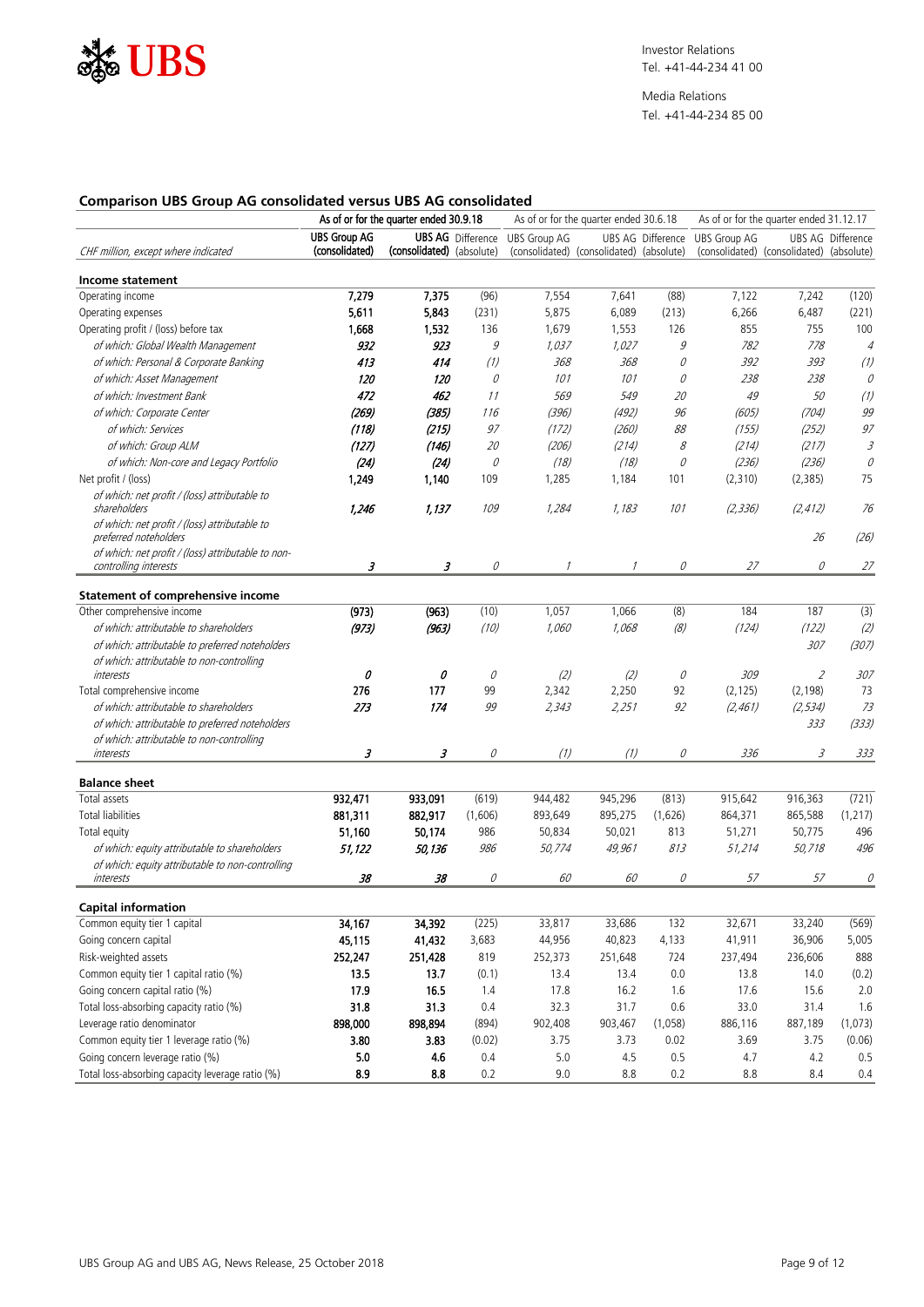

Media Relations Tel. +41-44-234 85 00

UBS's third quarter 2018 report, news release and slide presentation will be available from 06:45 CEST on Thursday, 25 October 2018, at *[www.ubs.com/quarterlyreporting](http://www.ubs.com/quarterlyreporting)*.

UBS will hold a presentation of its third quarter 2018 results on Thursday, 25 October 2018. The results will be presented by Sergio P. Ermotti, Group Chief Executive Officer, Kirt Gardner, Group Chief Financial Officer, Caroline Stewart, Global Head Investor Relations, and Hubertus Kuelps, Group Head Communications & Branding.

## **Introduction and results**

- 09:00–9:45 CEST
- 08:00–8:45 BST
- 03:00–03:45 US EDT

## **Media Q&A session**

- 11:45-12:15 CEST
- 10:45-11:15 BST
- 05:45–06:15 US EDT

| Switzerland/Europe: | +41-58-310 50 07  |
|---------------------|-------------------|
| UK:                 | +44-121-281 80 12 |
| Americas:           | +1-213-799 17 25  |
| Other locations:    | +41-58-310 50 07  |

#### **Audio webcast**

The presentation for analysts can be followed live on *[www.ubs.com/quarterlyreporting](http://www.ubs.com/quarterlyreporting)* with a simultaneous slide show.

#### **Webcast playback**

An audio playback of the results presentation will be made available at *[www.ubs.com/investors](http://www.ubs.com/investors)* later in the day.

## **UBS Group AG and UBS AG**

Investor contact Switzerland: +41-44-234 41 00

Media contact Switzerland: +41-44-234 85 00 UK: +44-207-567 47 14 Americas: +1-212-882 58 57 APAC: +852-297-1 82 00

www.ubs.com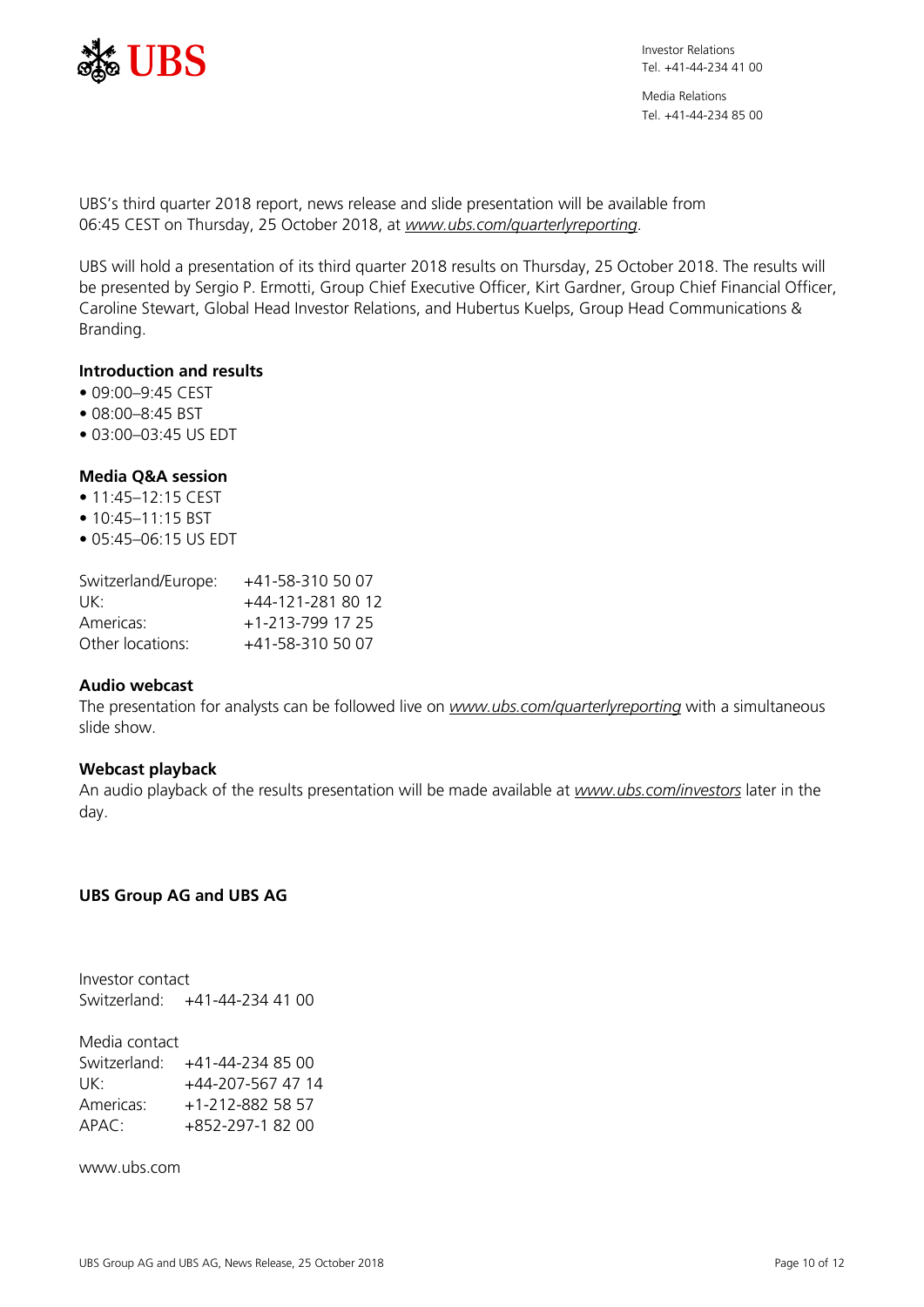

Media Relations Tel. +41-44-234 85 00

#### **Cautionary Statement Regarding Forward-Looking Statements**

This news release contains statements that constitute "forward-looking statements," including but not limited to management's outlook for UBS's financial performance and statements relating to the anticipated effect of transactions and strategic initiatives on UBS's business and future development. While these forward-looking statements represent UBS's judgments and expectations concerning the matters described, a number of risks, uncertainties and other important factors could cause actual developments and results to differ materially from UBS's expectations. These factors include, but are not limited to: (i) the degree to which UBS is successful in the ongoing execution of its strategic plans, including its cost reduction and efficiency initiatives and its ability to manage its levels of risk-weighted assets (RWA), including to counteract regulatory-driven increases, leverage ratio denominator, liquidity coverage ratio and other financial resources, and the degree to which UBS is successful in implementing changes to its businesses to meet changing market, regulatory and other conditions; (ii) continuing low or negative interest rate environment, developments in the macroeconomic climate and in the markets in which UBS operates or to which it is exposed, including movements in securities prices or liquidity, credit spreads, and currency exchange rates, and the effects of economic conditions, market developments, and geopolitical tensions on the financial position or creditworthiness of UBS's clients and counterparties as well as on client sentiment and levels of activity; (iii) changes in the availability of capital and funding, including any changes in UBS's credit spreads and ratings, as well as availability and cost of funding to meet requirements for debt eligible for total lossabsorbing capacity (TLAC); (iv) changes in or the implementation of financial legislation and regulation in Switzerland, the US, the UK and other financial centers that have imposed, or resulted in, or may do so in the future, more stringent or entity-specific capital, TLAC, leverage ratio, liquidity and funding requirements, incremental tax requirements, additional levies, limitations on permitted activities, constraints on remuneration, constraints on transfers of capital and liquidity and sharing of operational costs across the Group or other measures, and the effect these will or would have on UBS's business activities; (v) the degree to which UBS is successful in implementing further changes to its legal structure to improve its resolvability and meet related regulatory requirements and the potential need to make further changes to the legal structure or booking model of UBS Group in response to legal and regulatory requirements, to proposals in Switzerland and other jurisdictions for mandatory structural reform of banks or systemically important institutions or to other external developments, and the extent to which such changes will have the intended effects; (vi) uncertainty as to the extent to which the Swiss Financial Market Supervisory Authority (FINMA) will confirm limited reductions of gone concern requirements due to measures to reduce resolvability risk; (vii) the uncertainty arising from the timing and nature of the UK exit from the EU and the potential need to make changes in UBS's legal structure and operations as a result of it; (viii) changes in UBS's competitive position, including whether differences in regulatory capital and other requirements among the major financial centers will adversely affect UBS's ability to compete in certain lines of business; (ix) changes in the standards of conduct applicable to our businesses that may result from new regulation or new enforcement of existing standards, including recently enacted and proposed measures to impose new and enhanced duties when interacting with customers and in the execution and handling of customer transactions; (x) the liability to which UBS may be exposed, or possible constraints or sanctions that regulatory authorities might impose on UBS, due to litigation, contractual claims and regulatory investigations, including the potential for disqualification from certain businesses or loss of licenses or privileges as a result of regulatory or other governmental sanctions, as well as the effect that litigation, regulatory and similar matters have on the operational risk component of our RWA; (xi) the effects on UBS's cross-border banking business of tax or regulatory developments and of possible changes in UBS's policies and practices relating to this business; (xii) UBS's ability to retain and attract the employees necessary to generate revenues and to manage, support and control its businesses, which may be affected by competitive factors including differences in compensation practices; (xiii) changes in accounting or tax standards or policies, and determinations or interpretations affecting the recognition of gain or loss, the valuation of goodwill, the recognition of deferred tax assets and other matters, including from changes to US taxation under the Tax Cuts and Jobs Act; (xiv) UBS's ability to implement new technologies and business methods, including digital services and technologies and ability to successfully compete with both existing and new financial service providers, some of which may not be regulated to the same extent; (xv) limitations on the effectiveness of UBS's internal processes for risk management, risk control, measurement and modeling, and of financial models generally; (xvi) the occurrence of operational failures, such as fraud, misconduct, unauthorized trading, financial crime, cyberattacks, and systems failures; (xvii) restrictions on the ability of UBS Group AG to make payments or distributions, including due to restrictions on the ability of its subsidiaries to make loans or distributions, directly or indirectly, or, in the case of financial difficulties, due to the exercise by FINMA or the regulators of UBS's operations in other countries of their broad statutory powers in relation to protective measures, restructuring and liquidation proceedings; (xviii) the degree to which changes in regulation, capital or legal structure, financial results or other factors may affect UBS's ability to maintain its stated capital return objective; and (xix) the effect that these or other factors or unanticipated events may have on our reputation and the additional consequences that this may have on our business and performance. The sequence in which the factors above are presented is not indicative of their likelihood of occurrence or the potential magnitude of their consequences. Our business and financial performance could be affected by other factors identified in our past and future filings and reports, including those filed with the SEC. More detailed information about those factors is set forth in documents furnished by UBS and filings made by UBS with the SEC, including UBS's Annual Report on Form 20-F for the year ended 31 December 2017. UBS is not under any obligation to (and expressly disclaims any obligation to) update or alter its forward-looking statements, whether as a result of new information, future events, or otherwise.